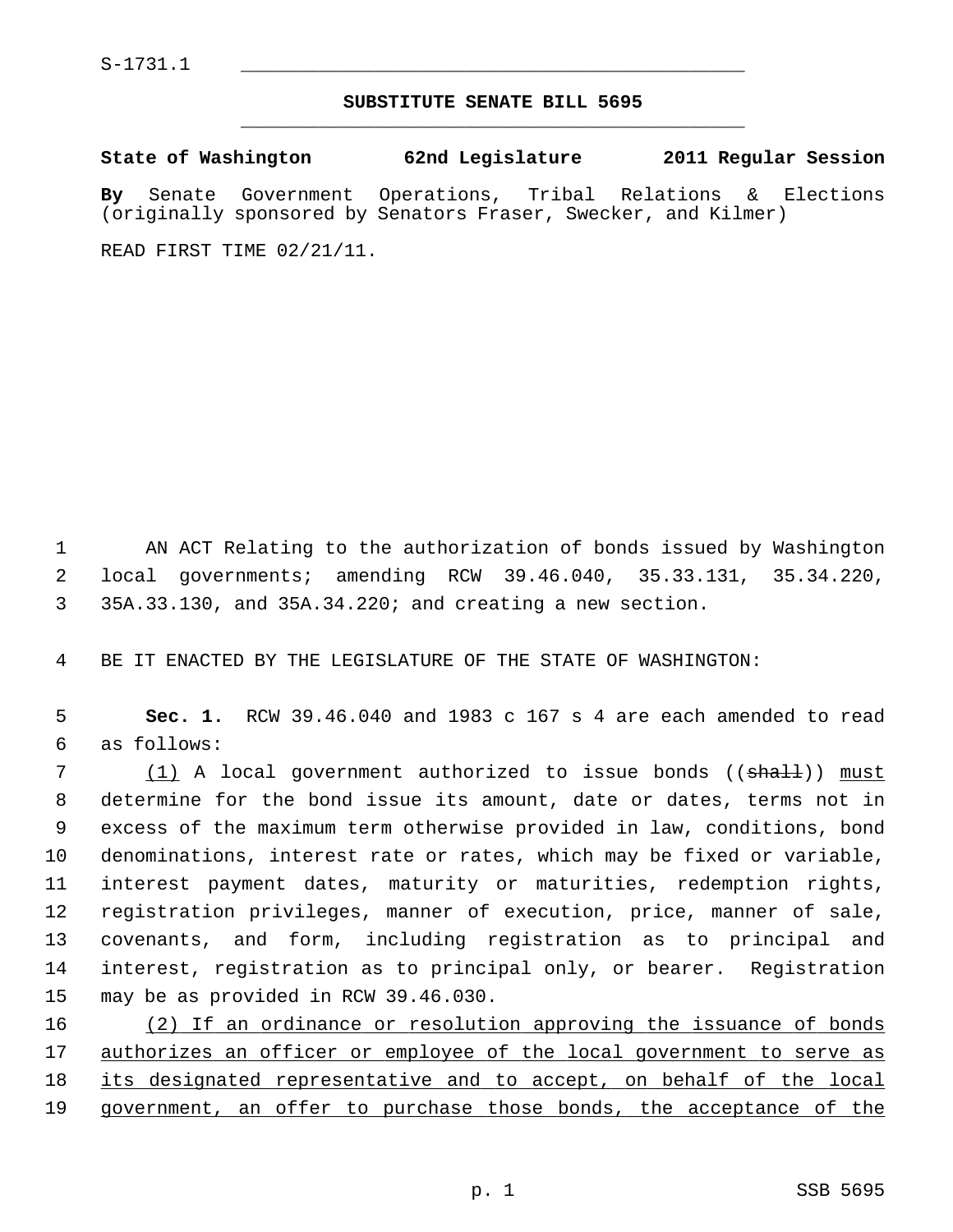offer by the designated representative must be consistent with terms established by the ordinance or resolution, and with additional parameters set by the governing body of the local government in the 4 ordinance or resolution. That ordinance or resolution must establish the following terms for the bonds or set forth parameters with respect thereto: The amount, date or dates, denominations, interest rate or rates (or mechanism for determining interest rate or rates), payment dates, final maturity, redemption rights, price, minimum savings for refunding bonds (if the refunding bonds are issued for savings purposes), and any other terms and conditions deemed appropriate by the legislative body of the local government. A county designating a representative in accordance with this subsection must act consistent with the approved county debt policy as specified in RCW 36.48.070.

14 **Sec. 2.** RCW 35.33.131 and 1969 ex.s. c 95 s 19 are each amended to 15 read as follows:

16 Moneys received from the sale of bonds or warrants ((shall)) must 17 be used for no other purpose than that for which they were issued ((and 18 no expenditure shall be made for that purpose until the bonds have been 19 duly authorized)). If any unexpended fund balance remains from the 20 proceeds realized from the bonds or warrants after the accomplishment 21 of the purpose for which they were issued it  $((shalt))$  must be used for 22 the ((redemption of such bond or warrant indebtedness)) payment of 23 principal of or interest on such indebtedness consistent with 24 applicable provisions of federal tax law. Where a budget contains an 25 expenditure program to be partially or wholly financed from a bond 26 issue to be authorized thereafter, ((no such expenditure shall)) 27 expenditures of amounts anticipated to be reimbursed from the proceeds 28 of the issuance and sale of such bonds must be made or incurred (( $t$ ntil 29 after the bonds have been duly authorized)) consistent with any 30 applicable federal tax law requirements.

31 **Sec. 3.** RCW 35.34.220 and 1985 c 175 s 25 are each amended to read 32 as follows:

33 Moneys received from the sale of bonds or warrants ((shall)) must 34 be used for no other purpose than that for which they were issued (( $\alpha$ nd 35 no expenditure shall be made for that purpose until the bonds have been 36 duly authorized)). If any unexpended fund balance remains from the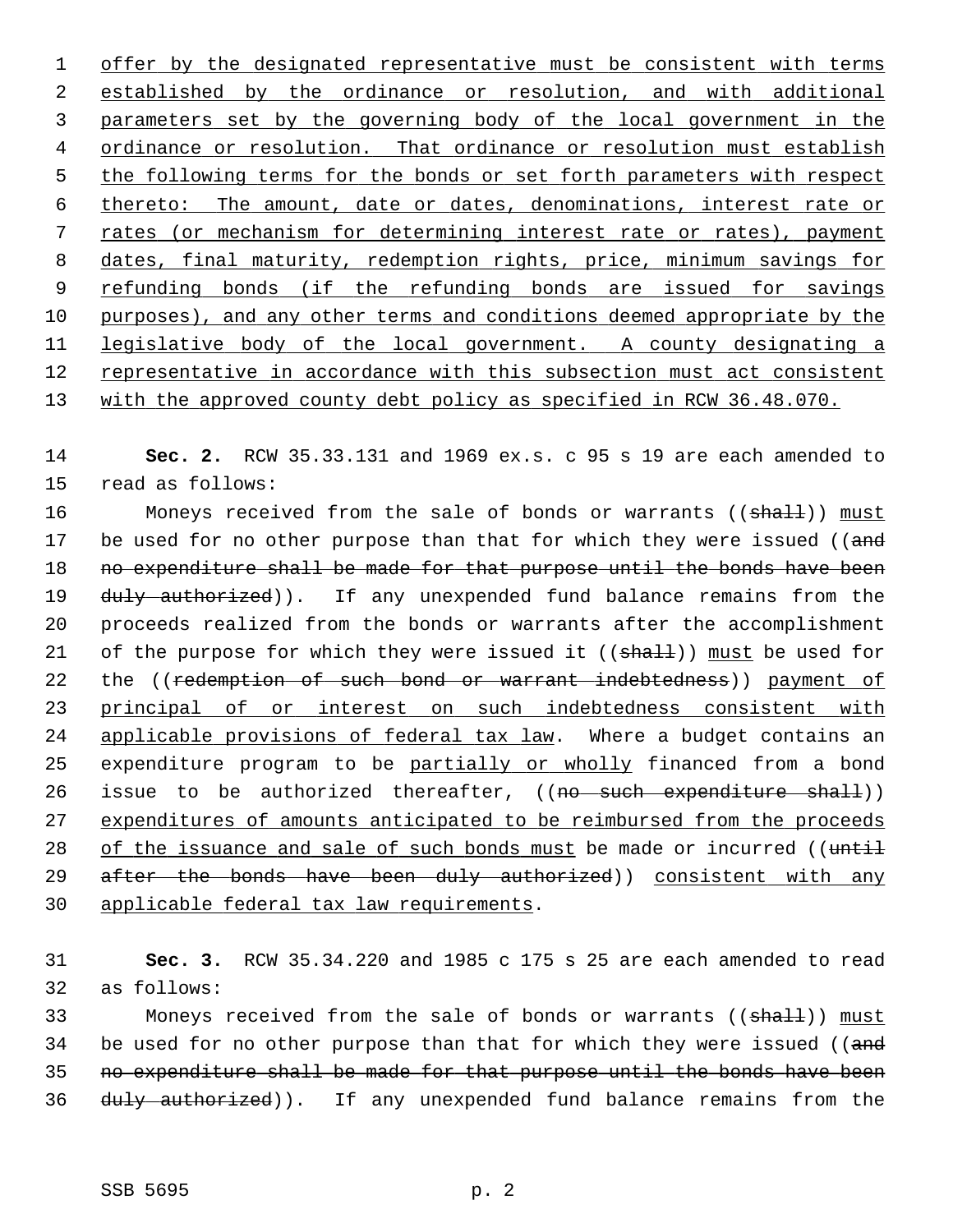1 proceeds realized from the bonds or warrants after the accomplishment 2 of the purpose for which they were issued, it ((shall)) must be used 3 for the ((redemption of such bond or warrant indebtedness)) payment of 4 principal of or interest on such indebtedness consistent with 5 applicable provisions of federal tax law. Where a budget contains an 6 expenditure program to be partially or wholly financed from a bond 7 issue to be authorized thereafter, ((no such expenditure shall)) 8 expenditures of amounts anticipated to be reimbursed from the proceeds 9 of the issuance and sale of such bonds must be made or incurred ((until 10 after the bonds have been duly authorized)) consistent with any 11 applicable federal tax law requirements.

12 **Sec. 4.** RCW 35A.33.130 and 1967 ex.s. c 119 s 35A.33.130 are each 13 amended to read as follows:

14 Moneys received from the sale of bonds or warrants ((shall)) must 15 be used for no other purpose than that for which they were issued ((and 16 no expenditure shall be made for that purpose until the bonds have been 17 duly authorized)). If any unexpended fund balance remains from the 18 proceeds realized from the bonds or warrants after the accomplishment 19 of the purpose for which they were issued it  $((shall))$  must be used for 20 the ((redemption of such bond or warrant indebtedness)) payment of 21 principal of or interest on such indebtedness consistent with 22 applicable provisions of federal tax law. Where a budget contains an 23 expenditure program to be partially or wholly financed from a bond 24 issue to be authorized thereafter, ((no such expenditure shall)) 25 expenditures of amounts anticipated to be reimbursed from the proceeds 26 of the issuance and sale of such bonds must be made or incurred (( $t$ ntil 27 after the bonds have been duly authorized)) consistent with any 28 applicable federal tax law requirements.

29 **Sec. 5.** RCW 35A.34.220 and 1985 c 175 s 54 are each amended to 30 read as follows:

31 Moneys received from the sale of bonds or warrants ((shall)) must 32 be used for no other purpose than that for which they were issued (( $\alpha$ nd 33 no expenditure shall be made for that purpose until the bonds have been 34 duly authorized)). If any unexpended fund balance remains from the 35 proceeds realized from the bonds or warrants after the accomplishment 36 of the purpose for which they were issued, it  $((shath))$  must be used